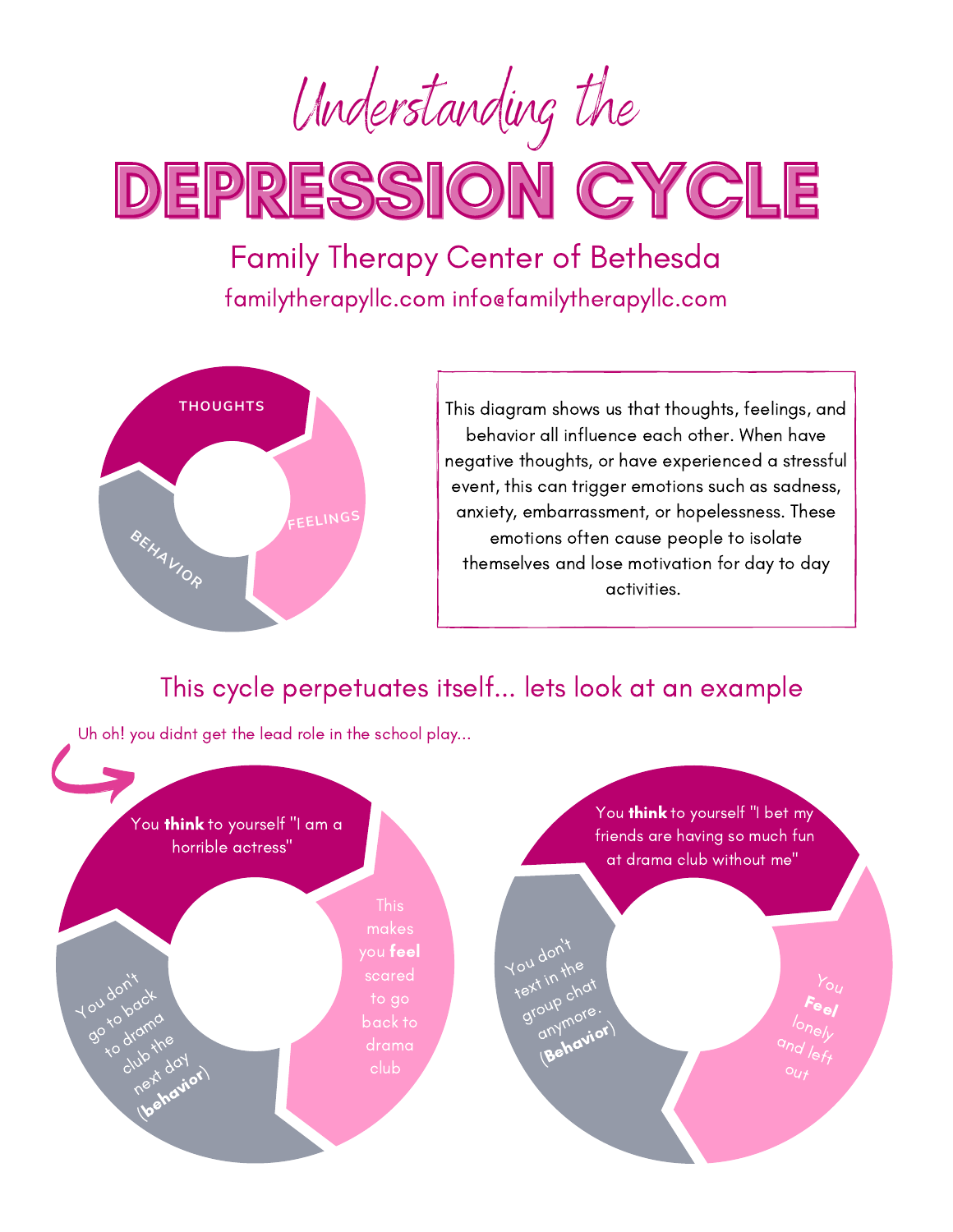So how might this cycle be affecting you? Fill in the diagram below (and make photocopies if needed) to explore how your negative thoughts, feelings, and behaviors all affect each other. Then on the next page, brainstorm some ways you can break this cycle, and discuss with your therapist.